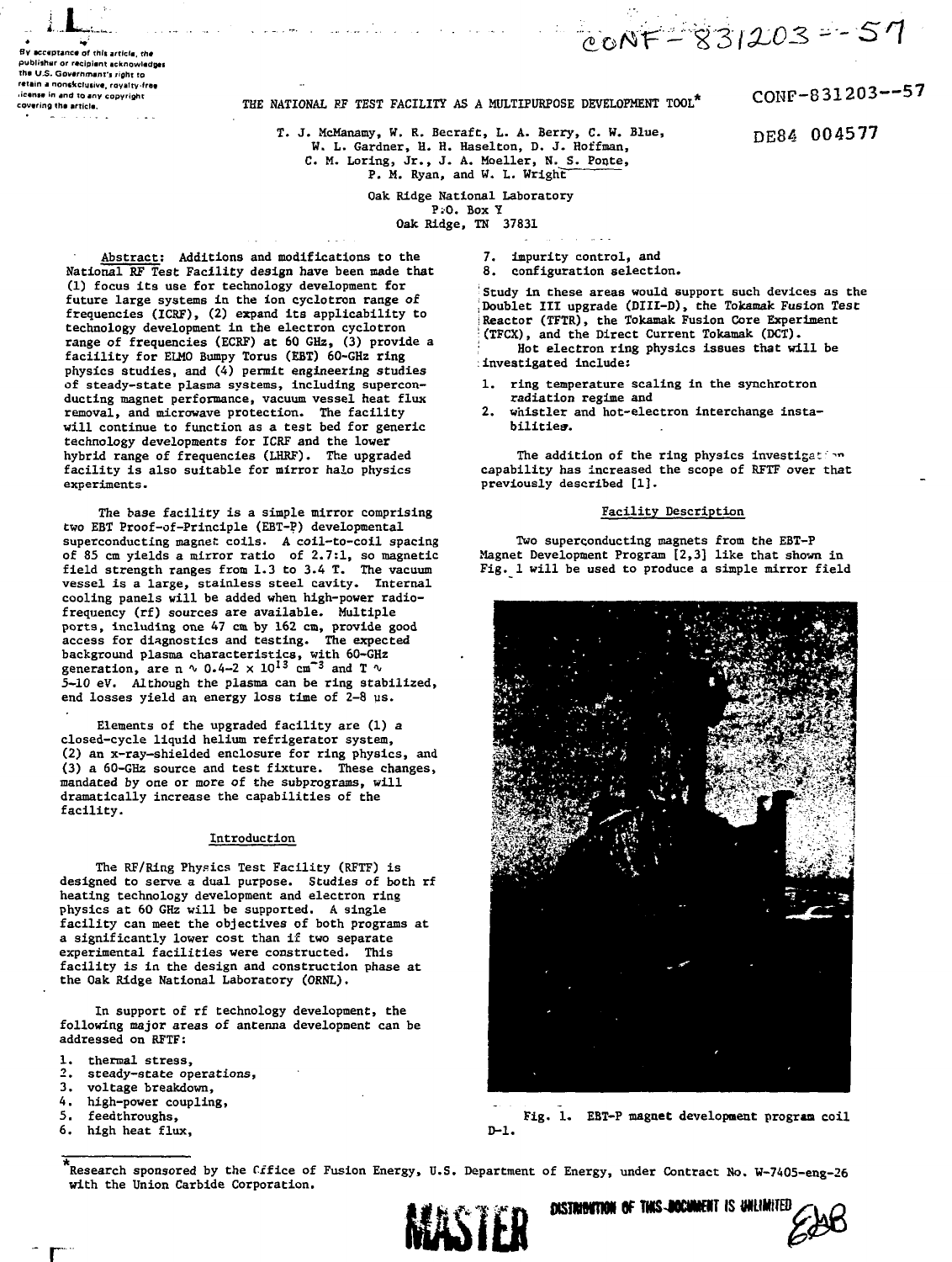with a 2.7:1 mirror ratio. The magnet centerlines will be spaced 85 cm apart. The peak design field in the throat is 3.4 T on axis and 5.5 T at the conductor. Individual magnets have been successfully tested at up to 7.4 T [4,5]. The spacing selected is a compromise between the desire for a large axial width port and the mirror ratio that allows 60-GHz ring physics studies to be carried out. The magnetic geometry is shown in Fig. 2. The magnet mechanical loading at this spacing is 13,590 kg (30,000 lb) with 5.5 T at the conductor. This is well below the 33,070-kg (73,000-lb) design load for the EBT-P magnets. The forces will be accommodated by an external frame structure independent from the vacuum vessel. System comp nents are described below.



Fig. 2. Magnetic geometry. Dashed lines indicate field lines; solid curves indicate mod-B contours.

## Vacuum Vessel

A rectangular, nonmagnetic stainless steel vacuum vessel, shown in Fig. 3, was designed to obtain the largest port width possible with the 85-cm magnet spacing. The vessel has a 47- by 162-cm port on one side for the main antenna with many smaller diagnostic ports facing it on the other side. Extensions for vacuum pumping pass through the warm bore of the magnet.



Fig. 3. Vacuum vessel with conceptual design of water-cooled liner.

A special design problem was the sealing of the large port in a manner compatible with high-power, 60-GHz microwave operation. Normal O-ring designs are not acceptable because of microwave heating. Metal

0-rings and C-rings were judged susceptible to arcing problems on the basis of experience in the EBT-Scale (EBT-S) device. The seal picked was based on the EBT-S design [6]. As shown in Fig. 4, a 4- to 6-mil interference lip is designed to protect a Viton O-ring from the microwaves. Advantages of this design include low sealing forces and easy blankoff flange removal and installation.

للمستأنف فالتكافئ التنابيث والمتأنية



Fig. 4. Vacuum vessel large port: O-ring detail.

Heat distribution from rf pulses will be mapped using 24 thermocouples embedded in the walls and an infrared camera. Water-cooled copper liners will then ' be designed based on this mapping. A conceptual design for the liners is shown in Fig. 3. Four  $10$ -cm  $(4-1n)$ . ports have been provided in the vessel for water supply and return manifolds.

Operation of the superconducting magnets in RFTF should provide valuable experience in learning how to distinguish plasma-induced flux changes from induced voltages in the magnets that result from growing normal zones.

Figure 5 shows the vacuum vessel in place between the magnets with 35-cm-diam (14-in.-diam) pumping extensions connecting the vessel to two 25.4-cm (10-in.) turbomolecular vacuum pumps. The pumps are located where the magnetic field is below 100 G and are shielded for up to 110 G. The expected base vacuum for the system is approximately  $5 \times$ 10~<sup>7</sup> T. Microwave cutoff screens will be installed to protect the pumps from microwave power.

#### Lead-Shielded Enclosure

The electron ring produced by electron cylotron resonance heating (ECRH) at 60 GHz is expected to have a temperature on the order of 2 MeV, When the scattered electrons strike the wall, they produce an x-ray spectrum, creating the need for a shielded enclosure. Scalings from EBT-S and EBT-P indicate that 15-cm-thick (6-in.-thick) lead walls and a 10-cm-thick (4-in.-thick) ceiling should provide adequate personnel shielding.

Figure 6 shows the proposed enclosure. Entrance to the experiment will be through a simple maze. Utilities are brought into the enclosure through a raised "penthouse" over the magnets. The roof panels are designed to be easily removed by crane for overhead access, especially near the large port.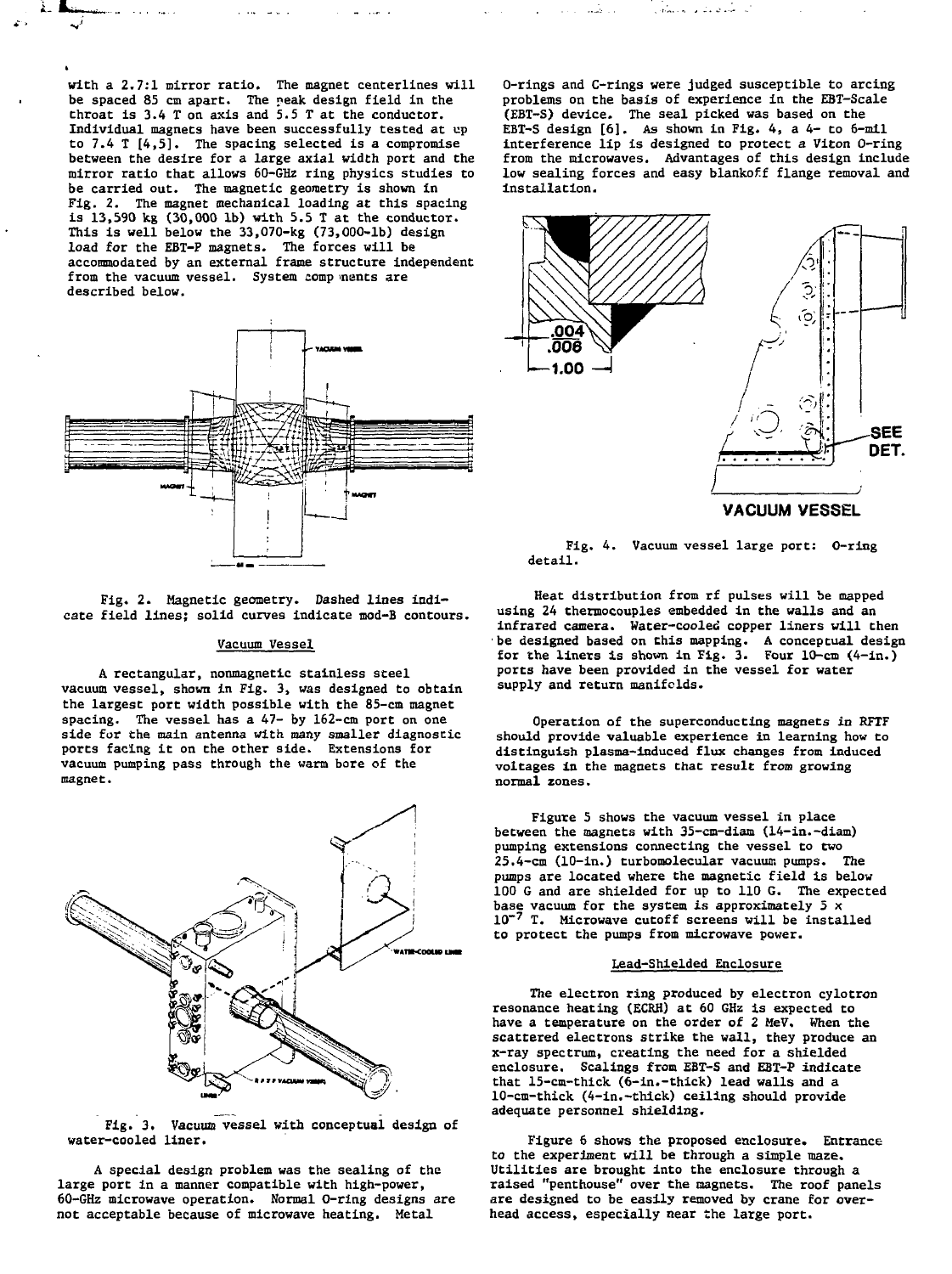**ORML'DWG 83-24t4R FED**



**Fig. 5. Vacuum vessel and superconducting magnets with vacuum pumping system.**





**Next to the enclosure are a raised platform for electrical and cryogenic system components and a control area for instrument and control components and for various diagnostics.**

## **Cryogenic System**

**It is currently proposed to use a closed-cycle liquid helium cryogenic system with refrigerator/ liquefier (R/L) to service the two superconducting magnets. The required capacity is 60 W of refrigeration at 4.6 K and 16 L/h of liquefaction. This is the calculated demand of the two magnets and distribution system plus a 50Z contingency. This approach was selected in place of "batch filling" because of the high estimated operating cost of the batch system for reasonable duty cycles for the facility. A process and instrumentation diagram of the helium system is shown in Fig. 7. Level control in the magnets will be by back pressure regulation. A buffer Dewar flask is used in the return line to isolate the R/L from pressure fluctuation. A separate liquid nitrogen system will be used to supply the refrigerator and the cold walls in the**

**magnets. The refrigerator is to be located on the raised platform adjacent to the enclosure with its compressor underneath at floor level, as shown in Fig. 6.**

## **Instrumentation and Control**

**Instrumentation and control (I&C) systems for RPTF operation will include monitoring and control of the vacuum system, monitoring of the vessel pressure, monitoring of the vessel temperature, and monitoring and quench protection of the magnet [7]. A process and logic controller (FLC) with graphic displays will be used to control the cryogenic system during steadystate operation, to monitor magnet and vacuum system operation, and to control system interlocks. Hardware and software experience with the proposed PLC unit was gained during the EBT-P design effort and is being transferred to the RFTF design.**

#### **60-GHz Gyrotron System**

**The 60-GHz system to be constructed will consist of a 60-GHz gyrotron and its supporting subsystems: a platform on which various components can be conveniently mounted and connected to the gyrotron output, a means of connecting the gyrotron output to a waveguide that will deliver energy to either RFTF or EBT-S, and generic instrumentation.**

**The principal subsystems will be (1) primary electrical power for the gyrotron and associated I&C; (2) water cooling for the gyrotron magnet, dummy load, electron beam collector, and miscellaneous components; and (3) I&C and interlocks for gyrotron operation in support of RFTF. A view of the system is shown in Fig. 8.**

## **RF Sources and Plasma Sources**

**The rf sources available to support first-year RFTF operations cover a wide range of frequencies. The first is a 100-kW cw source, adjustable from 2 to 30 MHz, for ion cyclotron resonance heating (ICRH) studies. The second is a 50-kW, 73- to 87-MHz source for ICRH studies for DIII-D and TFTR. The third is a 50-kW cw system, adjustable from 175 to 215 MHz, that is available for support of fast-wave current drive**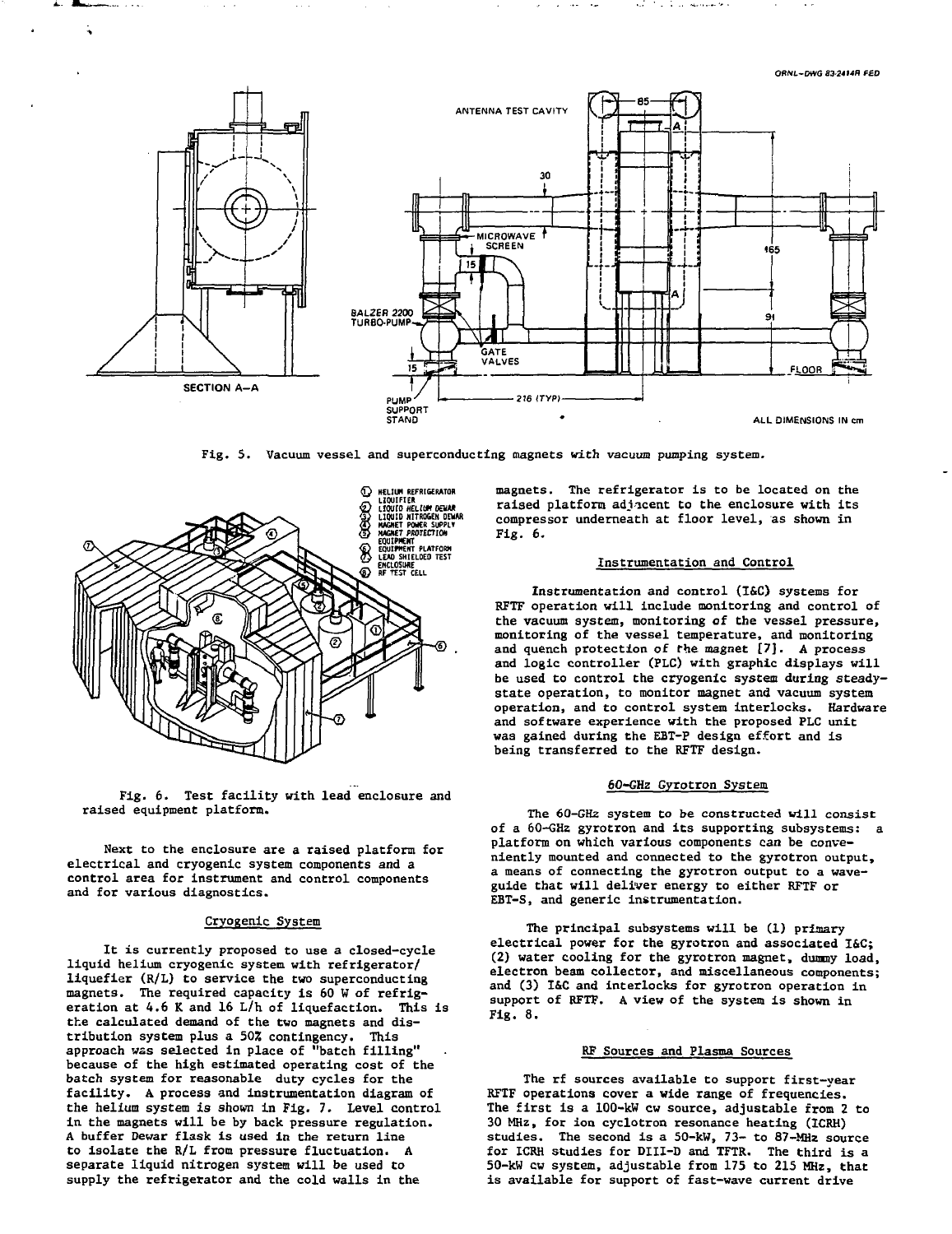

Fig. 7. Liquid helium process and instrumentation diagram.



Fig. 8. Gyrotron test stand.

experiments or ICRH experiments for DCT. The fourth source is a 200-kW cw, 28-GHz gyrotron system that is available for ECRF studies as well as for generating a cw plasma load. In addition to these rf systems, an rf system from the Fusion Materials Irradiation Test (FMIT), which can deliver 1000 kW cw at 80 MHz (with a ±l-MHz tuning range), has been acquired by ORNL. Modifications of the FMIT power amplifier system are being investigated that will enable operation in the frequency range from 40 to 80 MHz. A 60-GHz, 200-kW

cw gyrotron will operate in the second quarter of FY 1985 to generate higher-density plasmas and to provide the power for ECRF component development.

For experimental flexibility, it is desirable to have a plasma source that could operate continuously and quiescently over a wide range of density  $(1C^{10}$  to  $10^{13}$  cm<sup>-3</sup>) and temperature (T  $\sqrt{1-10}$  eV), would be independent of magnetic field, and would require little or no gas throughput. Because no single source can satisfy all of these requirements, three different types of sources are being considered to generate a reasonable subset of desired plasma parameters. ' Initial steady-state plasmas with temperatures of  $\sqrt{5}$  eV and densities of  $>10^{12}$  cm<sup>-3</sup> will be formed by cyclotron resonance breakdown using the 28-GHz or i 60-GHz gyrotrons mentioned above. The second source to be used is a washer gun source; although it is inherently short pulse  $(3 \text{ ms})$ , it is expected to<br>I produce  $210-eV$ ,  $25 \times 10^{13}-cm^{-3}$  plasmas. The third : plasma source envisioned for this facility is a cold  $i$  cathode arc that can produce a localized, continuous,<br> $\gamma$ -10-eV,  $\gamma$ -101<sup>3</sup>-cm<sup>-3</sup> plasma. Several of these cold cathode arcs would be used to provide some density and profile control. The actual number that can be accommodated by the pumping system must be determined experimentally.

#### References

- [1] W. L. Gardner et al., "Design for the national rf test facility at ORNL," in Proceedings of the Fifth Topical Conference on the Technology of Fusion Energy, 1983, pp. 1448-1452.
- [2] J. K. Ballou et al., "Design and construction of an EBT-P development coil," in Proceedings of the Ninth Symposium on Engineering Problems of Fusion Research, 1981, p. 543.